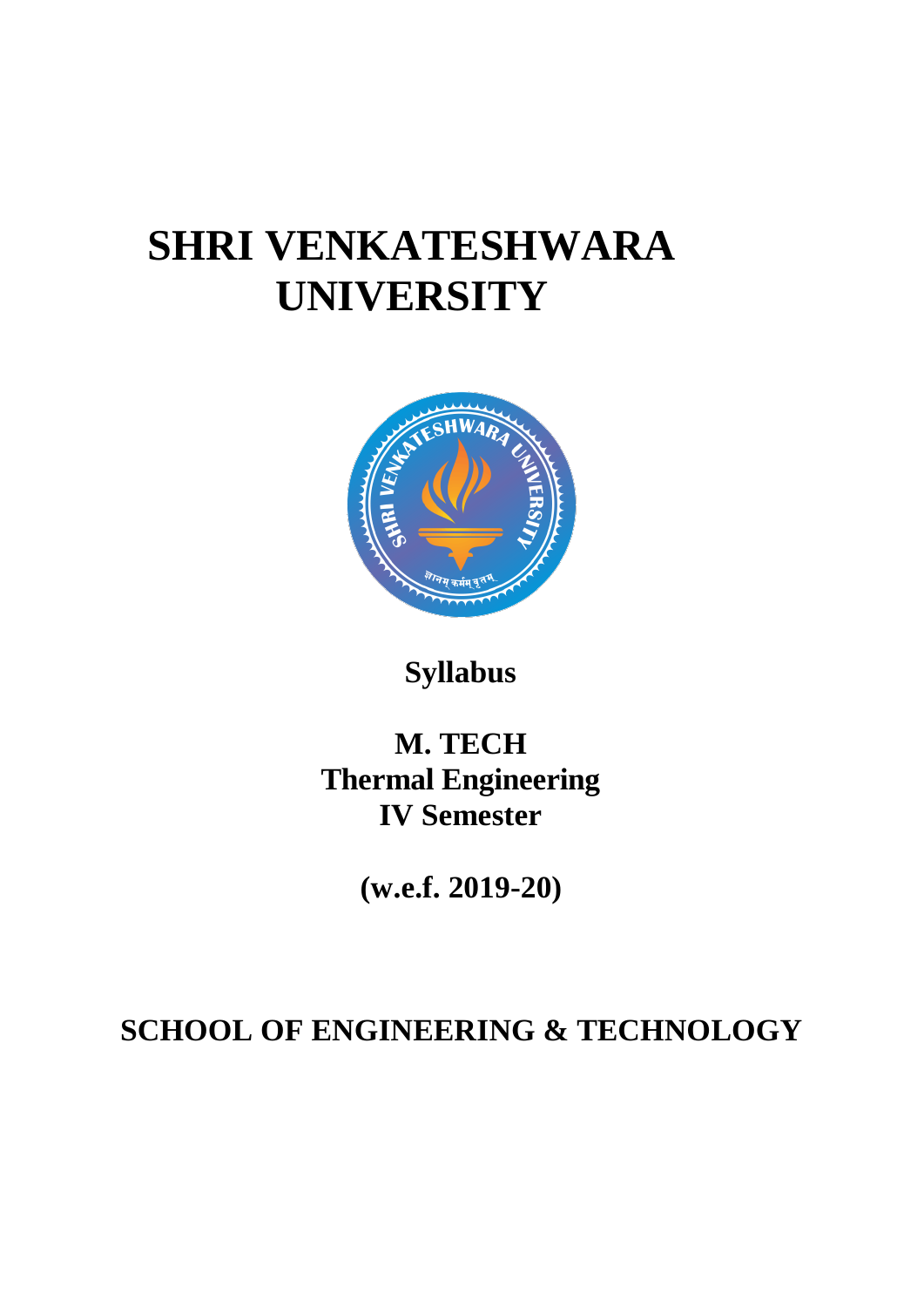| M. TECH<br><b>Thermal Engineering</b><br><b>SEMESTER-IV</b> |                         |                            |                |   |    |                          |    |              |           |                     |     |              |               |
|-------------------------------------------------------------|-------------------------|----------------------------|----------------|---|----|--------------------------|----|--------------|-----------|---------------------|-----|--------------|---------------|
| Sl.                                                         | <b>Subject</b><br>Codes | Subject                    | <b>Periods</b> |   |    | <b>Evaluation Scheme</b> |    |              |           | <b>End Semester</b> |     |              |               |
| No.                                                         |                         |                            | ≖              | ௱ | D  | CT                       | TA | <b>Total</b> | <b>PS</b> | TE                  | PE  | <b>Total</b> | <b>Credit</b> |
|                                                             | MTE-<br>421             | Dissertation<br>Phase - II |                |   | 32 |                          |    |              | 200       |                     | 200 | 400          | 16            |
|                                                             |                         | <b>Total</b>               |                |   |    |                          |    |              |           |                     |     | 400          | 16            |